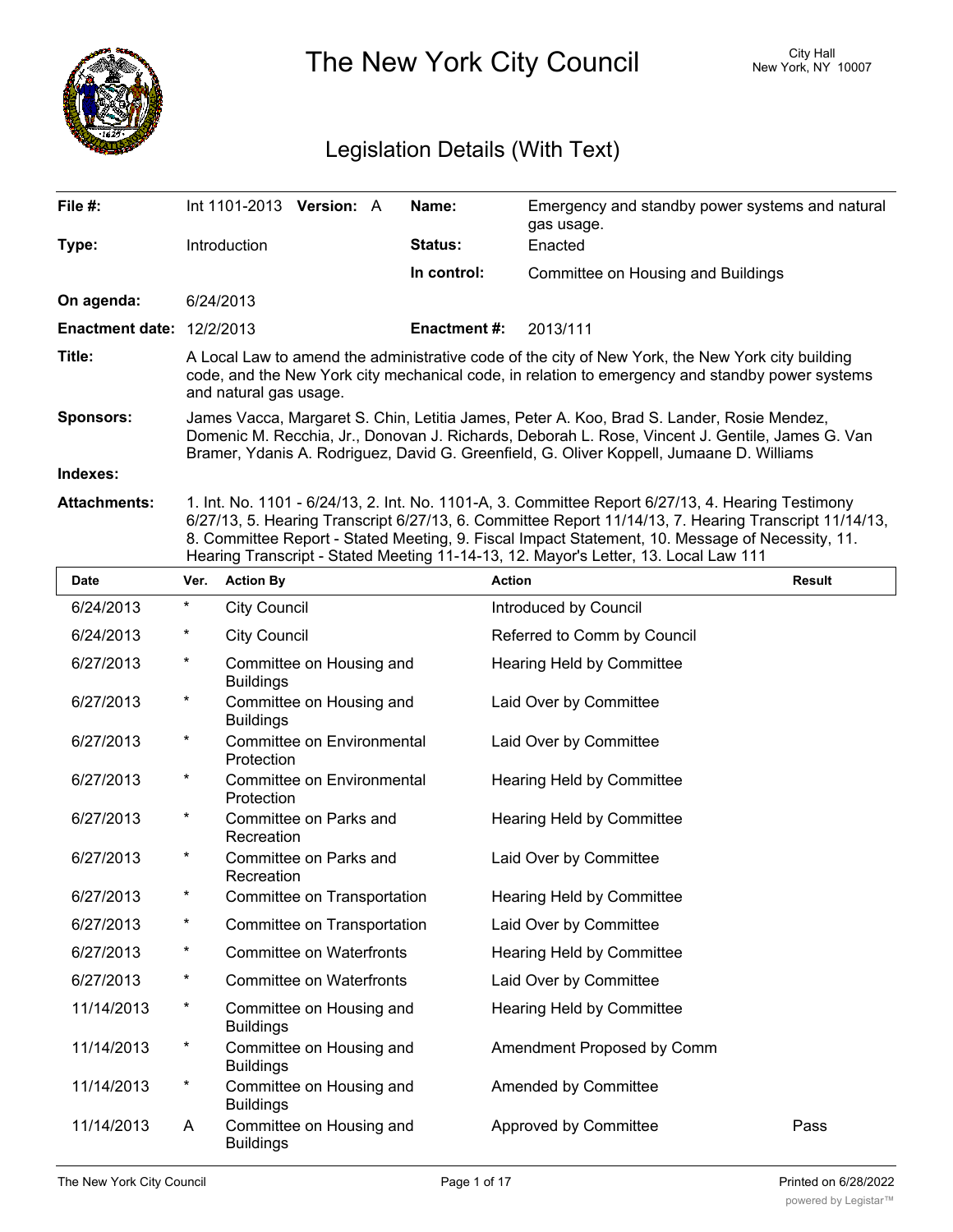| 11/14/2013 | A | <b>City Council</b> | Approved by Council          | Pass |
|------------|---|---------------------|------------------------------|------|
| 11/14/2013 | A | <b>City Council</b> | Sent to Mayor by Council     |      |
| 12/2/2013  | A | Mayor               | Hearing Held by Mayor        |      |
| 12/2/2013  | A | Mavor               | Signed Into Law by Mayor     |      |
| 12/2/2013  | A | City Council        | Recved from Mayor by Council |      |

Int. No. 1101-A

By Council Members Vacca, Chin, James, Koo, Lander, Mendez, Recchia, Richards, Rose, Gentile, Van Bramer, Rodriguez, Greenfield, Koppell and Williams

A Local Law to amend the administrative code of the city of New York, the New York city building code, and the New York city mechanical code, in relation to emergency and standby power systems and natural gas usage.

## Be it enacted by the Council as follows:

Section 1. The New York city amendments to sections 700.1, 700.4, 700.5, 700.6 and 700.12 and

articles 701 and 702 of the 2008 National Electrical Code as set forth in section 27-3025 of the administrative

code of the city of New York, as added by local law number 39 for the year 2011, are amended to read as

follows:

## [**SECTION 700.1**

Section 700.1-Delete FPN Nos. 2, 3, 4 and 5 and revise second sentence to read as follows:

Emergency systems are lighting, fire protection and power systems legally required and classed as emergency by any governmental agency having jurisdiction.]

## **SECTION 700.4**

Subsection 700.4(A)-Revise to read as follows:

**(A) Acceptance Test.** A licensed professional shall submit to the department a testing report of the [completed] complete system upon installation. Such testing report shall be from an authorized testing entity.

Subsection 700.4(E)-Revise to read as follows:

**(E) Installation Test Requirements.** The installation test shall be conducted and documented in accordance with NFPA 110-2005, Section 7-13, amended as follows:

7.13.3: Delete in its entirety.

[7.13.4.1(5): Add at the end of (5): Time to initial load transfer shall not exceed 10 seconds.]

7.13.4.1(11): Revise to read as follows: The load test with building load or other loads that simulate intended load shall continue for 2 hours observing and recording load changes and the resultant effect on voltage and frequency.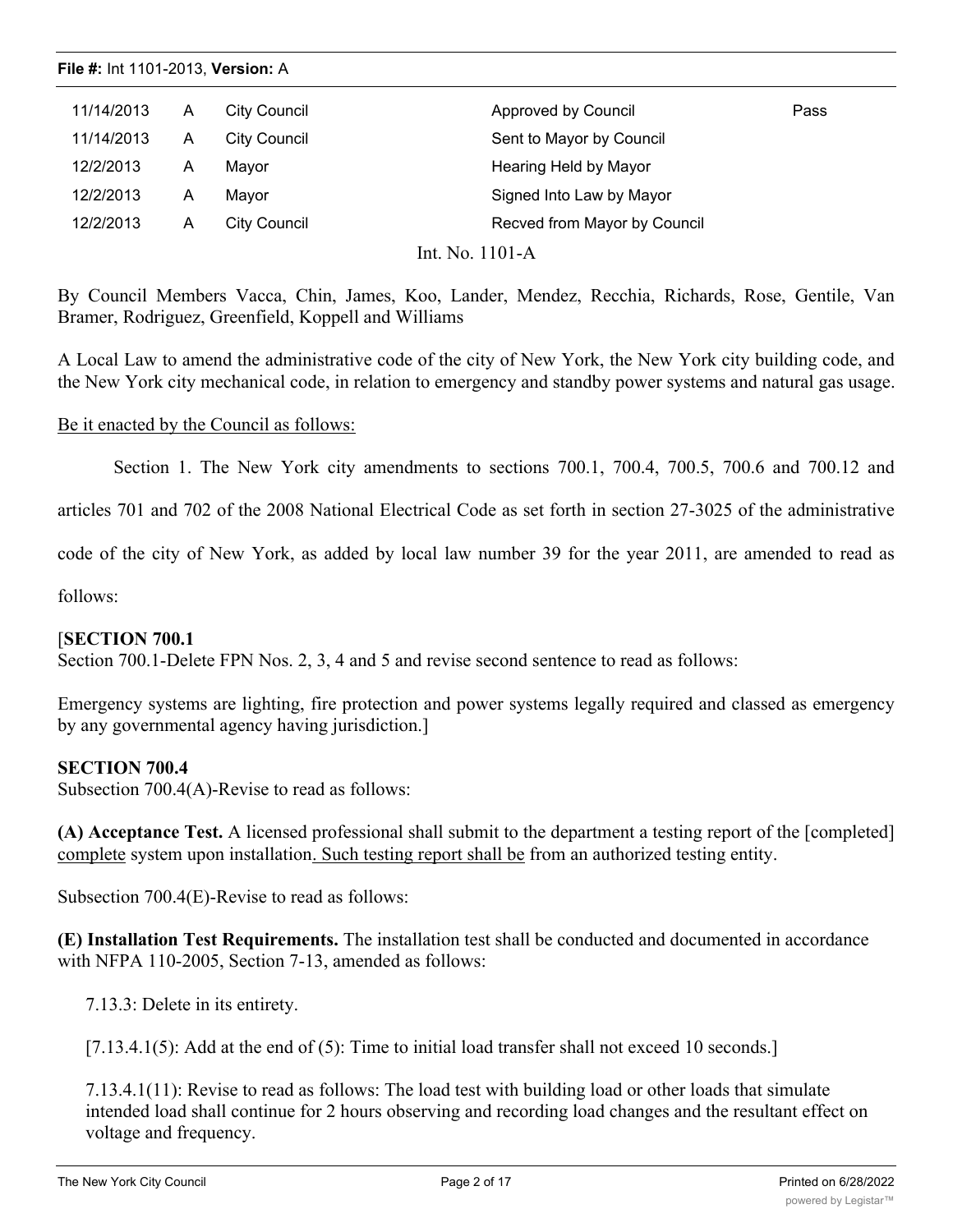7.13.10.2: Delete and replace with the following: The complete crank/rest cycle shall consist of 3-15 second crank cycles with 15 second rest periods between cranks.

7.13.13: Add a new paragraph to read as follows: Transfer switches shall be tested in accordance with 8.4.6 as modified herein.

Subsection 700.4(F)-Add a new subsection 700.4(F) to read as follows:

**(F) Maintenance and Operational Testing.** Maintenance and operational testing shall be performed and documented in accordance with NFPA 110-2005, Section 8, amended as follows:

[8.1.2: Delete in its entirety.]

8.2: Delete in its entirety.

[8.3.1: Delete the following text from the end: "for the type and for the time duration specified for the class."]

8.3.4: Delete and replace with the following: A written record of the EPSS inspection, tests, exercising, operation, and repairs shall be maintained on premises and made available to the department on request. Records shall be inclusive of the transfer switches and storage batteries.

8.4.4.1: Add a new sentence to read as follows: Inspection shall consist of examination of all EPSS components for leaks, abnormal device position and of all alarm/trouble indicators.

8.4.5: Delete in its entirety.

8.4.6: Replace "monthly" with "semi-annually".

8.4.6.1: Replace "monthly" with "semi-annually".

## **SECTION 700.5**

Subsection 700.5 (B)-Delete third paragraph of subsection 700.5(B)[, revise the first paragraph of such subsection] and add a FPN to read as follows:

[The alternate power source shall be permitted to supply emergency and optional standby system loads where the source has adequate capacity or where automatic selective load pickup and load shedding is provided as needed to ensure adequate power to (1) emergency circuits and (2) optional standby circuits, in that order of priority. The alternate power source shall be permitted for peak load shaving, provided the above conditions are met.]

FPN: Peak reduction program may require utility approval.

## **SECTION 700.6**

Subsection 700.6 (E)-Add a new subsection 700.6(E) to read as follows:

**(E) Mechanical Operation.** Means shall be provided to mechanically operate the switch without hazard to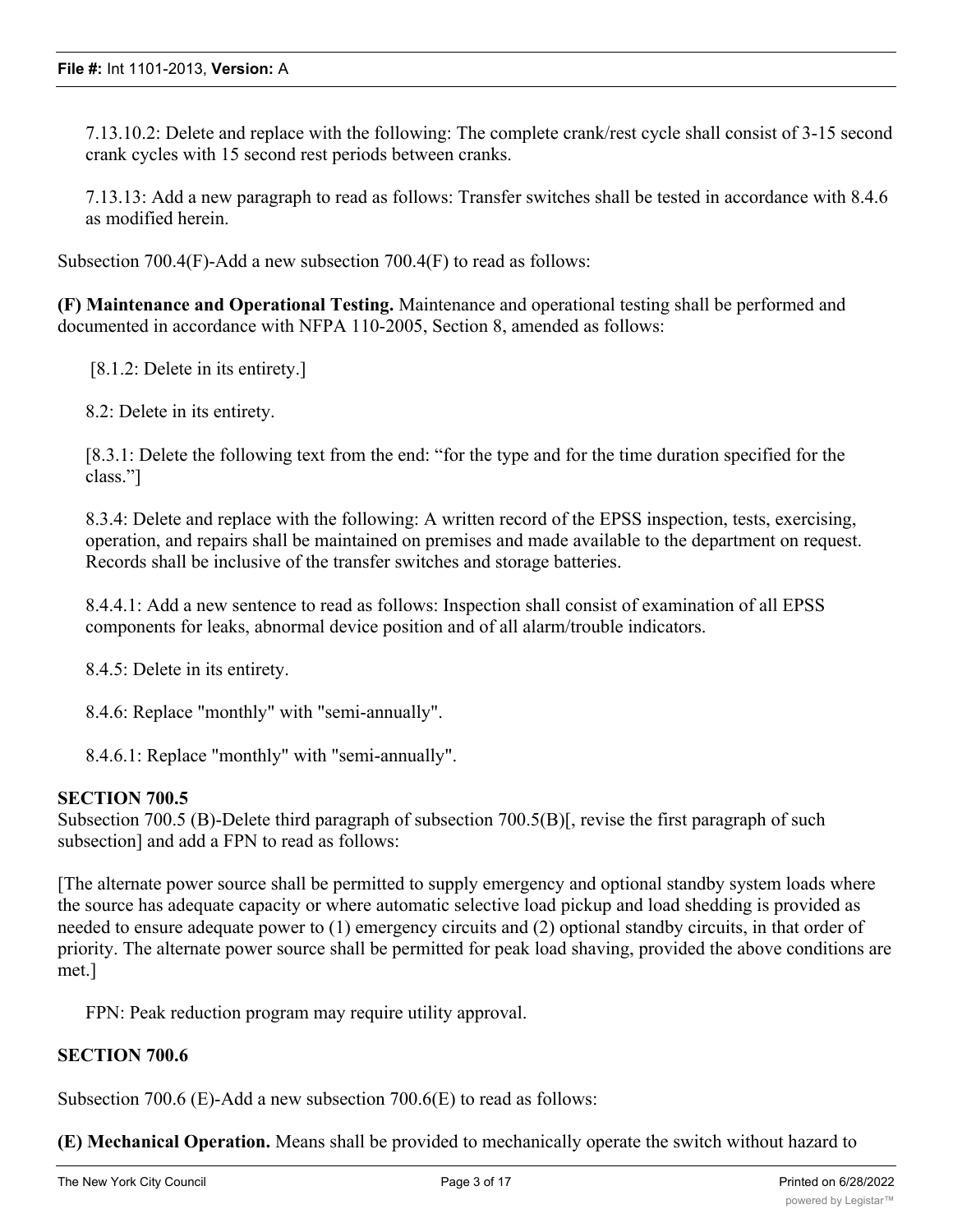personnel.

Subsection 700.6 (F)-Add a new subsection 700.6(F) to read as follows:

**(F) Temporary Connections for Portable Generators.** Temporary connection of a portable generator without transfer equipment shall be permitted where qualified persons maintain and supervise service of the installation, and where the normal source of supply is physically isolated by a lockable [disconnect] disconnecting means or by disconnection of the normal supply conductors. Portable generators shall not be paralleled except by special permission.

Subsection 700.6 (G)-Add a new subsection 700.6(G) to read as follows:

**(G) Permanent Connections for Portable Generators.** Where a permanent [installation] connection is made for a portable generator, a disconnecting means and overcurrent protection shall be provided at the point of connection for the portable generator. Capacity shall not exceed the capacity of the permanent installation.

## **SECTION 700.12**

Section 700.12 - Revise the fourth paragraph, add a new Exception to read as follows and delete the FPNs:

Fire, sprinkler, standpipe, smoke detection, oxygen, nitrous oxide and other alarm or extinguishing systems shall be connected to the line side of the service equipment and shall have separate overcurrent protection.

*Exception: Such systems installed for local area protection only, may connect ahead of the supply to the area protected.*

Subsection 700.12(A) - Revise the first paragraph and add a FPN to read as follows:

Storage batteries may be used as a source of power for emergency lighting systems and shall be of suitable rating and capacity to supply and maintain the total load for a minimum period of 1½ hours, without the voltage applied to the load falling below 87½ percent of normal. Storage batteries may be used for other emergency systems only where special permission is granted for such use.

FPN: See Article 760 for additional information on the use of batteries for fire alarm systems.

Subsection 700.12(B)(2) - Revise first sentence and add a FPN to read as follows:

Where internal combustion engines are used as the prime mover, an on-site fuel supply shall be provided sufficient for not less than 6 hours of operation at full demand load.

FPN: Some installations may require more than 6 hours of fuel supply. See Articles 517 and 708.

Subsection 700.12(B)(6) - Revise to read as follows:

**(6) Outdoor Generator Sets.** Where an outdoor generator set is permanently installed and is equipped with a disconnecting means and such generator set is located within sight of the building or structure supplied, an additional disconnecting means shall not be required where ungrounded conductors pass through the building or structure. Appropriate signage shall be provided at the generator set and at the first disconnecting means within the building or structure supplied.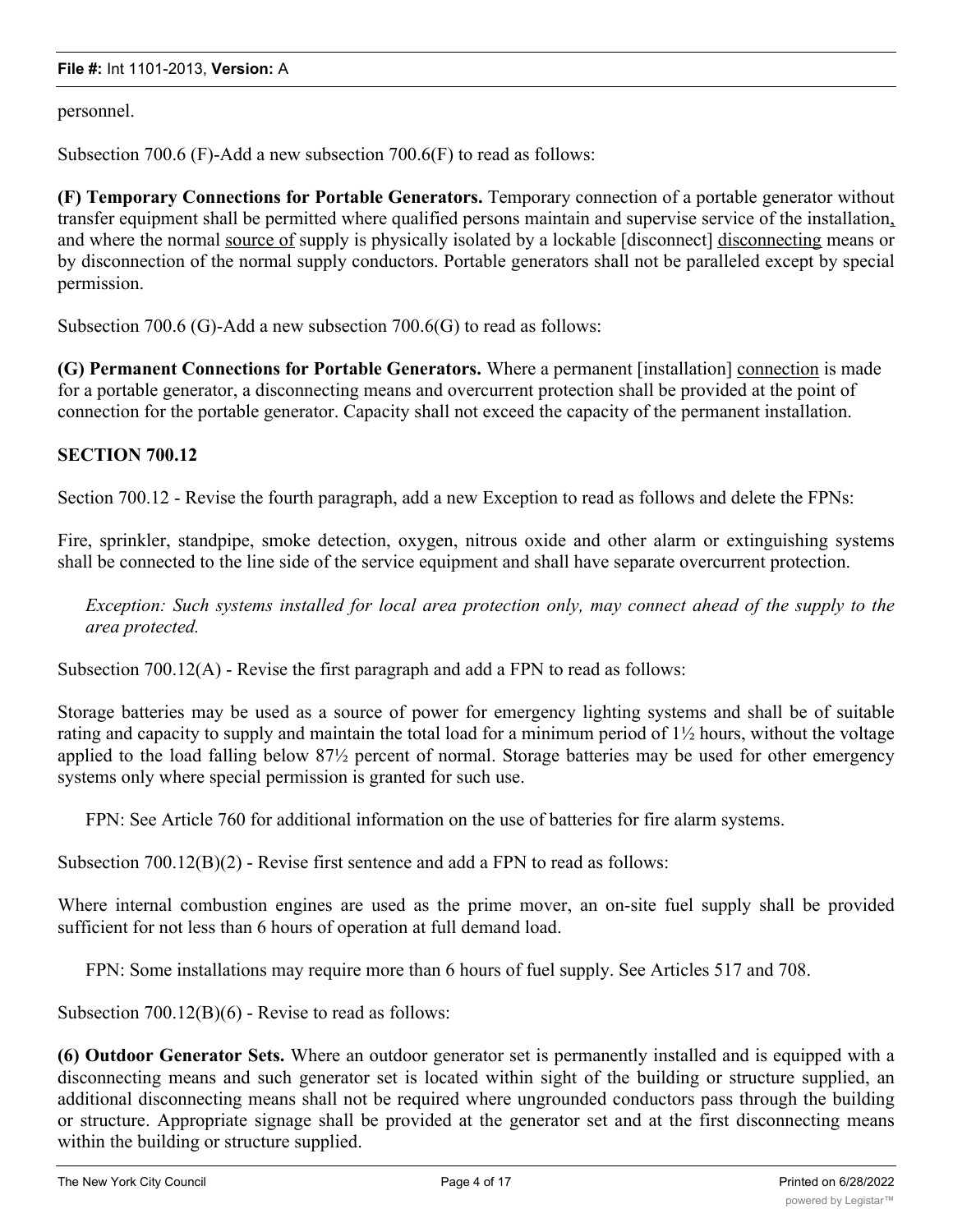Subsection  $700.12(B)(7)$  - Add new subsection  $700.12(B)(7)$  to read as follows:

**(7) Temporary Generators.** The equipment grounding conductor(s) of the derived system shall be bonded to the grounding electrode system.

FPN: See 250.34 for grounding of generator frame.

(a) Separately Derived System. Where a temporary portable generator is a separately derived system, it shall be grounded in accordance with 250.30.

(b) Not A Separately Derived System. Where a temporary portable generator is not a separately derived system, a grounding connection shall not be made to the grounded circuit conductor.

Subsection 700.12(C) - Revise to read as follows:

**(C) Uninterruptible Power Supplies.** Uninterruptible power supplies may be used to provide power for emergency systems only where special permission is granted for such use.

Subsection 700.12(D) - Revise the first sentence of subsection to read as follows:

Where acceptable to the commissioner as suitable for use as an emergency source, a second service independent of the source normally supplying the building shall be permitted.

Subsection 700.12(E) - [Delete the subsection in its entirety] Revise the first sentence to read as follows: Fuel cell systems shall be permitted to be used as a source of power for emergency systems in R-2 occupancies and shall be of suitable rating and capacity to supply and maintain the total load for not less than 6 hours of fulldemand operation.

## **ARTICLE 701**

## **Legally Required Standby Systems**

[Delete the article in its entirety and add a FPN to read as follows: FPN: All legally required standby systems are classified as emergency systems.]

## **SECTION 701.5**

Subsection 701.5(A)-Revise to read as follows:

**(A) Acceptance Test.** A licensed professional shall submit to the department a testing report of the complete system upon installation. Such testing report shall be from an authorized testing entity.

Subsection 701.5(E)-Revise to read as follows:

**(E) Installation Test Requirements.** The installation test shall be conducted and documented in accordance with 700.4(E).

Subsection 701.5(F)-Add a new subsection 701.5(F) to read as follows:

**(F) Maintenance and Operational Testing.** Maintenance and operational testing shall be performed and documented in accordance with 700.4(F).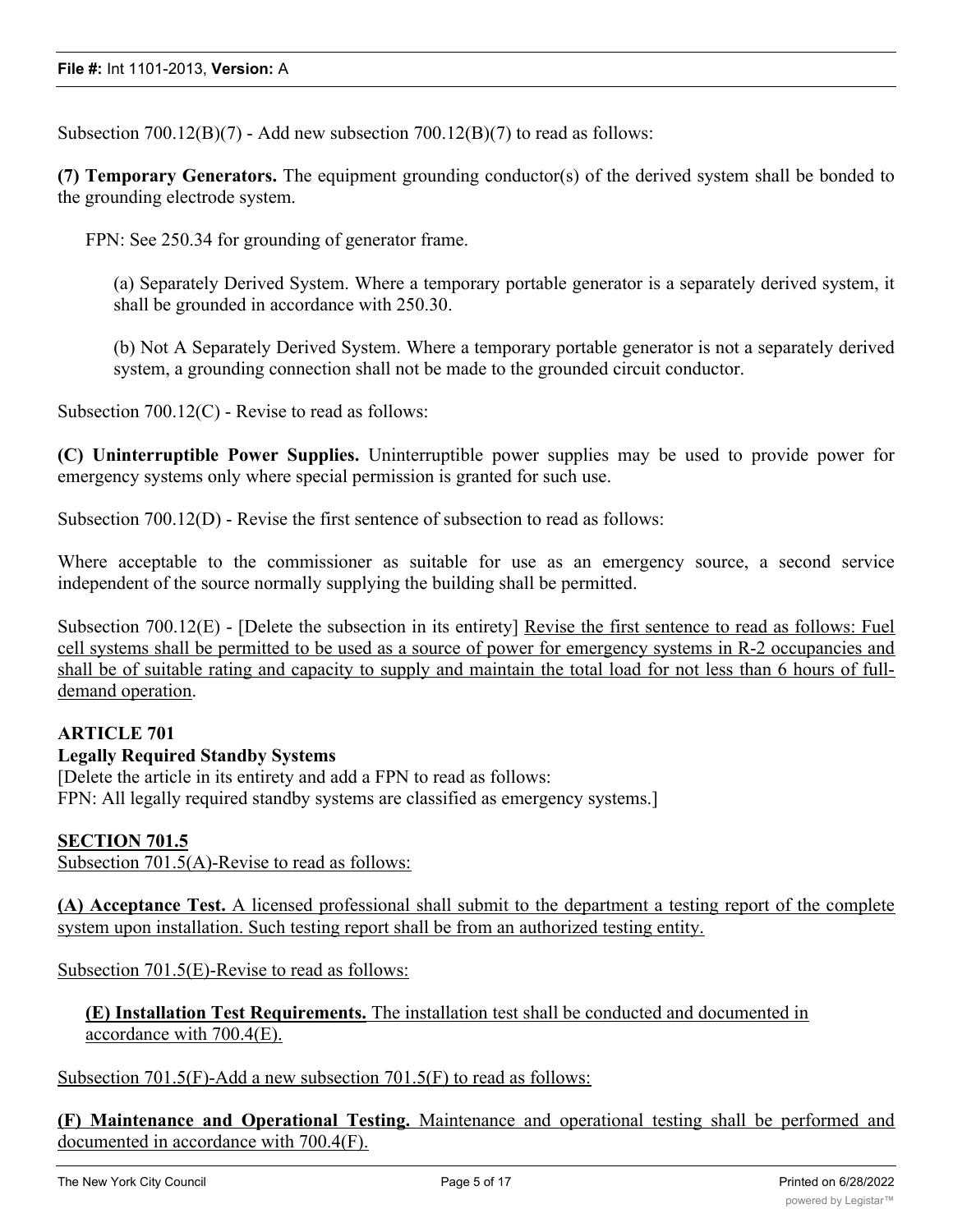# **SECTION 701.6**

Section 701.6-Add a new FPN to read as follows:

FPN: Peak reduction program may require utility approval.

## **SECTION 701.7**

Subsection 701.7(D)-Add a new subsection 701.7(D) to read as follows:

**(D) Mechanical Operation.** Means shall be provided to mechanically operate the switch without hazard to personnel.

Subsection 701.7(E)-Add a new subsection 701.7(E) to read as follows:

**(E) Temporary Connections for Portable Generators.** Temporary connection of a portable generator without transfer equipment shall be permitted where qualified persons maintain and supervise service of the installation, and where the normal source of supply is physically isolated by a lockable disconnecting means or by a disconnection of the normal supply conductors. Portable generators shall not be paralleled except by special permission.

Subsection 701.7(F) - Add a new subsection 701.7(F) to read as follows:

**(F) Permanent Connections for Portable Generators.** Where a permanent connection is made for a portable generator, a disconnecting means and overcurrent protection shall be provided at the point of connection for the portable generator. Capacity shall not exceed the capacity of the permanent installation.

## **SECTION 701.8**

Section 701.8 - Revise the first sentence to read as follows:

Audible and visual signal devices shall be provided at a continuously supervised location for the following purposes:

## **SECTION 701.10**

Section 701.10 - Revise to read as follows:

## **701.10 Wiring and Conductors for Legally Required Standby Systems.**

**(A) Wiring.** Wiring for legally required standby systems shall be permitted to occupy the same raceways, cables, boxes, and cabinets as other general wiring.

## **(B) Conductors.**

**(1) Ampacity.** See 445.13.

**(2) Installation of Generator Conductors.** Generator conductors to the first disconnecting means shall be installed in accordance with the requirements of Article 230.

**(3) Overcurrent Devices.** There shall be no limit to the number of overcurrent devices connected to the generator terminal devices.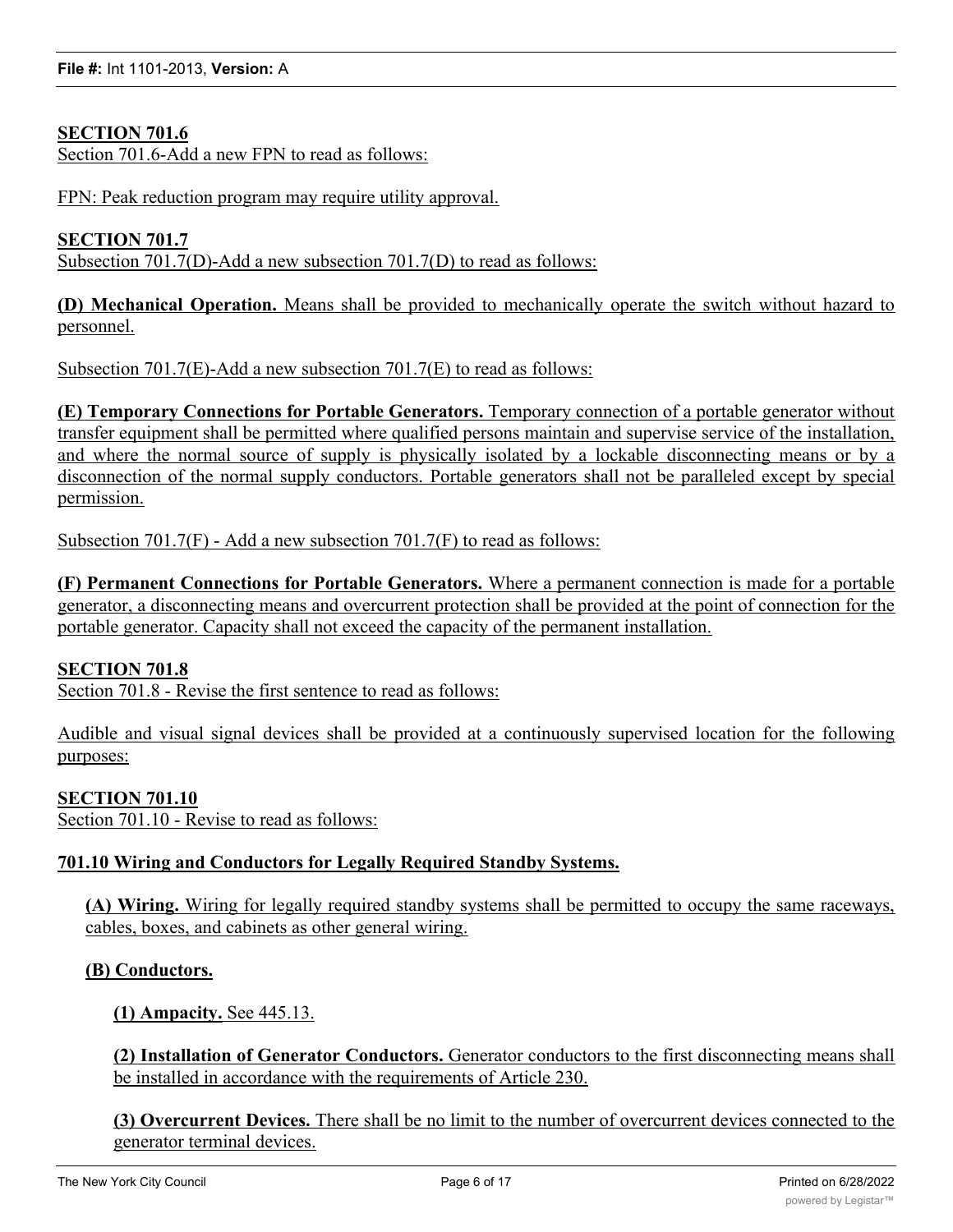## **SECTION 701.11**

Subsection 701.11(B)(2)-Revise to read as follows:

**(2) Internal Combustion Engines as Prime Mover.** Where internal combustion engines are used as the prime mover, an on-site fuel supply shall be provided sufficient for not less than 6 hours of operation at full demand load.

Exception: Legally required standby generators relying on natural gas as a fuel supply shall not be required *to maintain an on-site fuel supply.*

FPN: Some installations may require more than 6 hours of fuel supply. See Articles 517 and 708.

Subsection  $701.11(B)(6)$ -Add a new subsection  $701.11(B)(6)$  to read as follows:

**(6) Temporary Generators.** The equipment grounding conductors of the derived system shall be bonded to the grounding electrode system.

FPN: See 250.34 for grounding of the generator frame.

(a) *Separately Derived System.* Where a temporary portable generator is a separately derived system, it shall be grounded in accordance with 250.30.

(b) *Not A Separately Derived System.* Where a temporary portable generator is not a separately derived system, a grounding connection shall not be made to the grounded circuit conductor.

Subsection 701.11(F) - Revise the first sentence to read as follows: Fuel cell systems used as a source of power for legally required standby systems shall be of suitable rating and capacity to supply and maintain the total load for not less than 6 hours of full-demand operation.

## **SECTION 701.18**

Section 701.18-Revise to read as follows:

**701.18 Coordination.** Legally required standby system(s) overcurrent devices shall be selectively coordinated in the overcurrent range with all supply side overcurrent protective devices.

**ARTICLE 702 Optional Standby Systems**

## **SECTION 702.2**

Section 702.2-Revise the first sentence to read as follows:

Those systems not required by municipal, state, federal, or other codes or by any governmental agency having jurisdiction.

## **SECTION 702.6**

Section 702.6-At the Exception, add a second sentence to read as follows:

Portable generators shall not be paralleled with permanent optional standby sources, except by special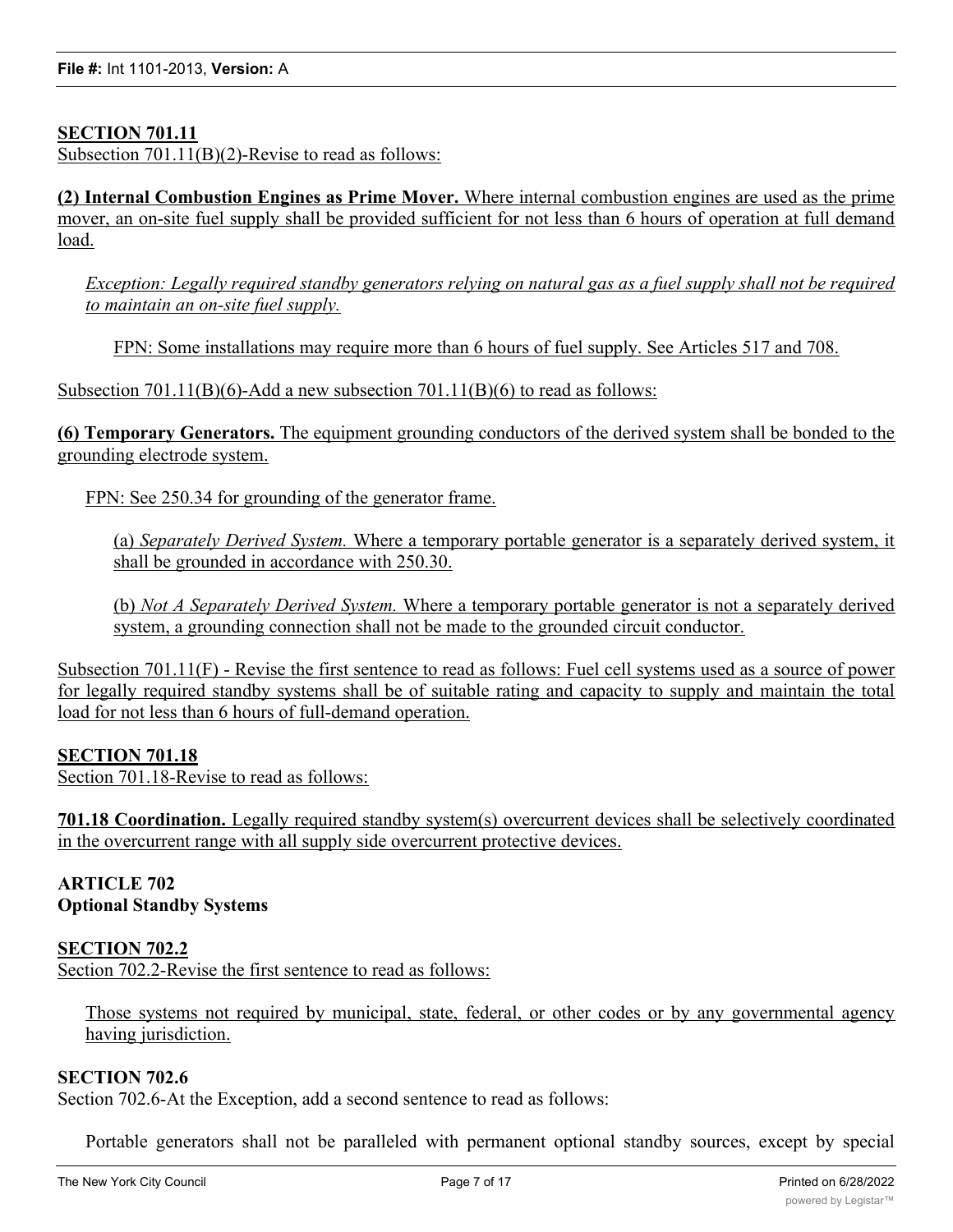permission.

## **SECTION 702.12**

Section 702.12-Add a new section 702.12 to read as follows:

**702.12 Portable and Temporary Generators.** Portable and temporary generators shall comply with 700.6 (G) and 700.12(B)(7).

§2. Item 3.9 of section 28-109.3 of the administrative code of the city of New York, as added by local

law 33 for the year 2007, is amended to read as follows:

3.9. Emergency and standby power systems.

§3. Section 402.12 of the New York city building code, as added by local law number 33 for the year

2007, is amended to read as follows:

402.12 [Emergency] Standby power. Covered mall buildings exceeding 50,000 square feet (4645 m<sup>2</sup>) shall be provided with [emergency] standby power systems that are capable of operating the emergency voice/alarm communication system.

§4. Sections 403.10 and 403.11 of the New York city building code, as added by local law number 33

for the year 2007, are amended to read as follows:

**403.10 [Reserved.] Standby power.** A standby power system complying with Section 2702 shall be provided for standby power loads specified in Section 403.10.2.

**403.10.1 Special requirements for standby power systems.** If the standby system is a generator set inside a building, the system shall be located in a separate room enclosed with 2-hour fire-resistance-rated fire barrier assemblies. System supervision with manual start and transfer features shall be provided at the fire command center.

**403.10.2 Standby power loads in occupancies other than Group R-2.** In buildings of any occupancy group other than Group R-2, the following are classified as standby power loads:

1. Power and lighting for fire command center required by Section 403.8;

2. Ventilation and automatic fire detection equipment for smokeproof enclosures;

3. Elevators, in accordance with Section 3003; and

4. Stair pressurization systems when provided.

**403.10.3 Standby power loads in Group R-2 occupancies.** Group R-2 occupancies in buildings greater than 125 feet (38 100 mm) in height shall be required to provide a standby power system to support the following loads: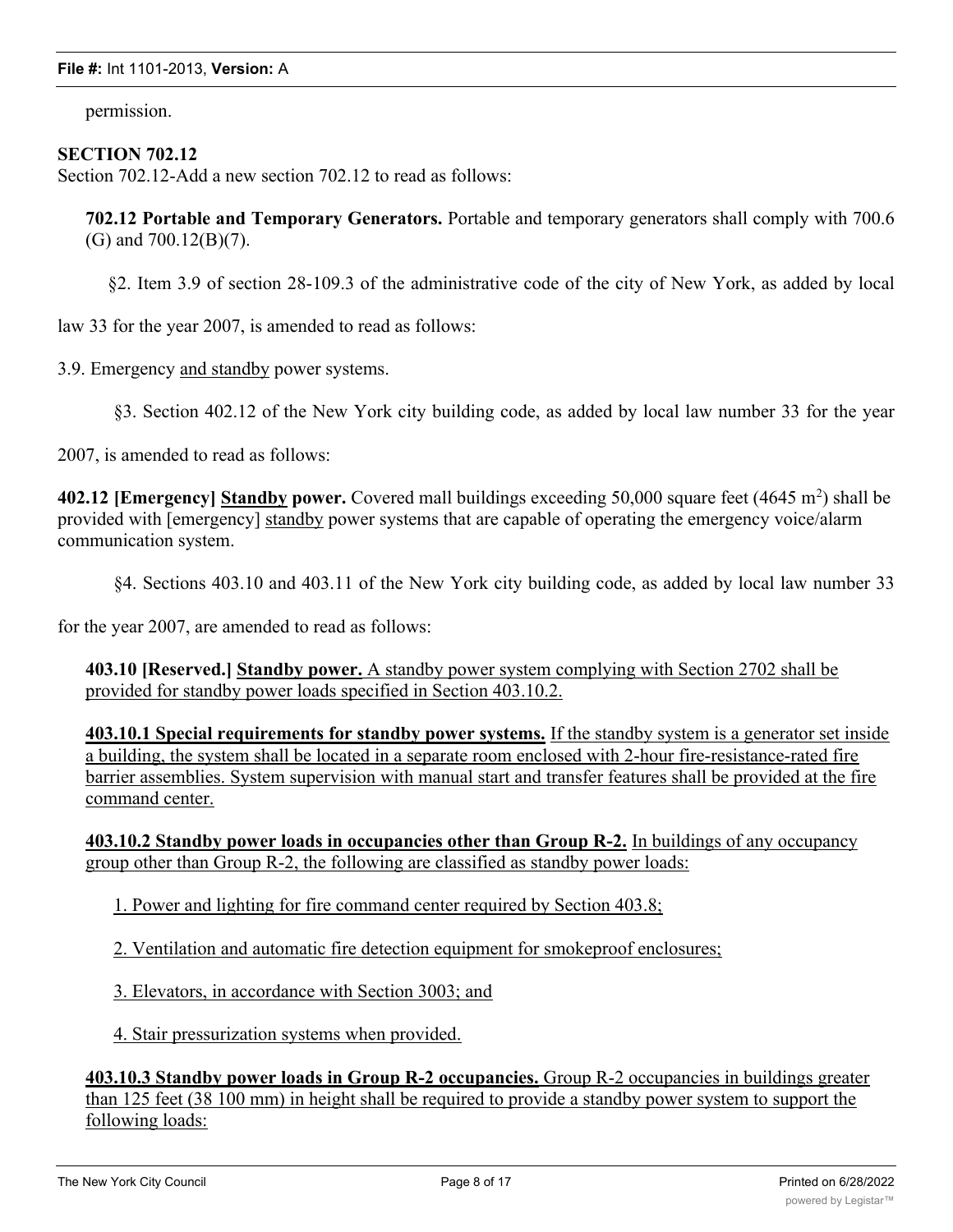1. Power and lighting for fire command center required by Section 403.8;

2. Ventilation and automatic fire detection equipment for smokeproof enclosures;

3. At least one elevator serving all floors, or one elevator per bank where different banks serve different portions of the building; and

4. Stair pressurization systems when provided.

**403.11 Emergency power systems.** An emergency power system complying with Section 2702 shall be provided for emergency power loads specified in Sections 403.11.1 and 403.11.2.

**403.11.1 Emergency power loads in occupancies other than R-2.** In buildings of any occupancy group other than Group R-2, the following are classified as emergency power loads:

- 1. Exit signs and means of egress illumination required by Chapter 10; [and]
- 2. Elevator car lighting; [and]
- 3. Emergency voice/alarm communications systems; [and]
- 4. Automatic fire detection systems; [and]
- 5. Fire alarm systems; and
- 6. [Power and lighting for the fire command center required by Section 403.8; and
- 7.] Electrically powered fire pumps[; and
- 8. Ventilation and automatic fire detection equipment for smokeproof enclosures; and
- 9. Elevators in accordance with Section 3003; and
- 10. Stair pressurization systems when provided].

**403.11.2 Emergency power loads in Group R-2 occupancies.** Group R-2 occupancies in buildings greater than 125 feet (38 100 mm) in height shall be required to provide an emergency power system to support the following loads:

1. Exit signs and means of egress illumination required by Chapter 10;

[2. At least one elevator serving all floors, or one elevator per bank where different banks serve different portions of the building;]

[3.] 2. Emergency voice communications systems; and

[4.] 3. Electrically powered fire pumps, unless electrical power to the motor is taken ahead of the main from the street side of the house service switch.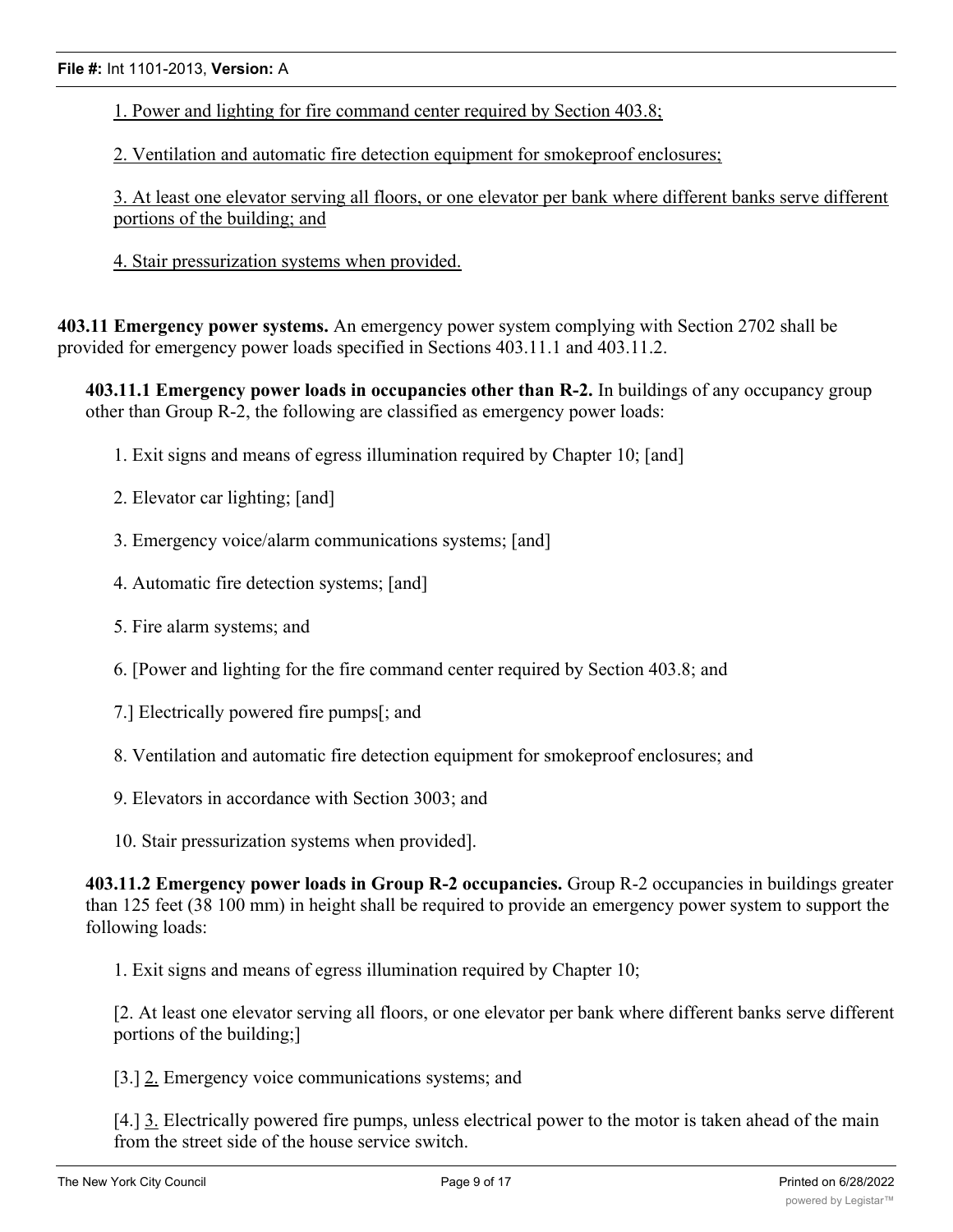[Where a generator is used as the emergency power system, diesel or gas shall be permitted as the fuel source in accordance with Section 2702.1.]

§5. Section 404.6 of the New York city building code, as amended by local law number 33 for the year

2007, is amended to read as follows:

**404.6 [Emergency] Standby power.** Equipment required to provide smoke control shall be connected to [an emergency] a standby power system in accordance with Section 909.11.

§6. Sections 405.9 and 405.10 of the New York city building code, as amended by local law number 33

for the year 2007, are amended to read as follows:

**405.9 [Reserved.] Standby power.** A standby power system complying with Section 2702 shall be provided for standby power loads specified in Section 405.9.1.

#### **405.9.1 Standby power loads.** The following loads are classified as standby power loads:

1. Smoke control system;

2. Ventilation and automatic fire detection equipment for smokeproof enclosures;

- 3. Fire pumps;
- 4. Elevators in accordance with Section 3003; and
- 5. Stair pressurization systems when provided.

**405.10 Emergency power.** An emergency power system complying with Section 2702 shall be provided for emergency power loads specified in Section 405.10.1.

**405.10.1 Emergency power loads.** The following loads are classified as emergency power loads:

- 1. Emergency voice/alarm communications systems[.];
- 2. Fire alarm systems[.];
- 3. Automatic fire detection systems[.];
- 4. Elevator car lighting[.]; and
- 5. Means of egress and exit sign illumination as required by Chapter 10.
- [6. Smoke control system.
- 7. Ventilation and automatic fire detection equipment for smokeproof enclosures.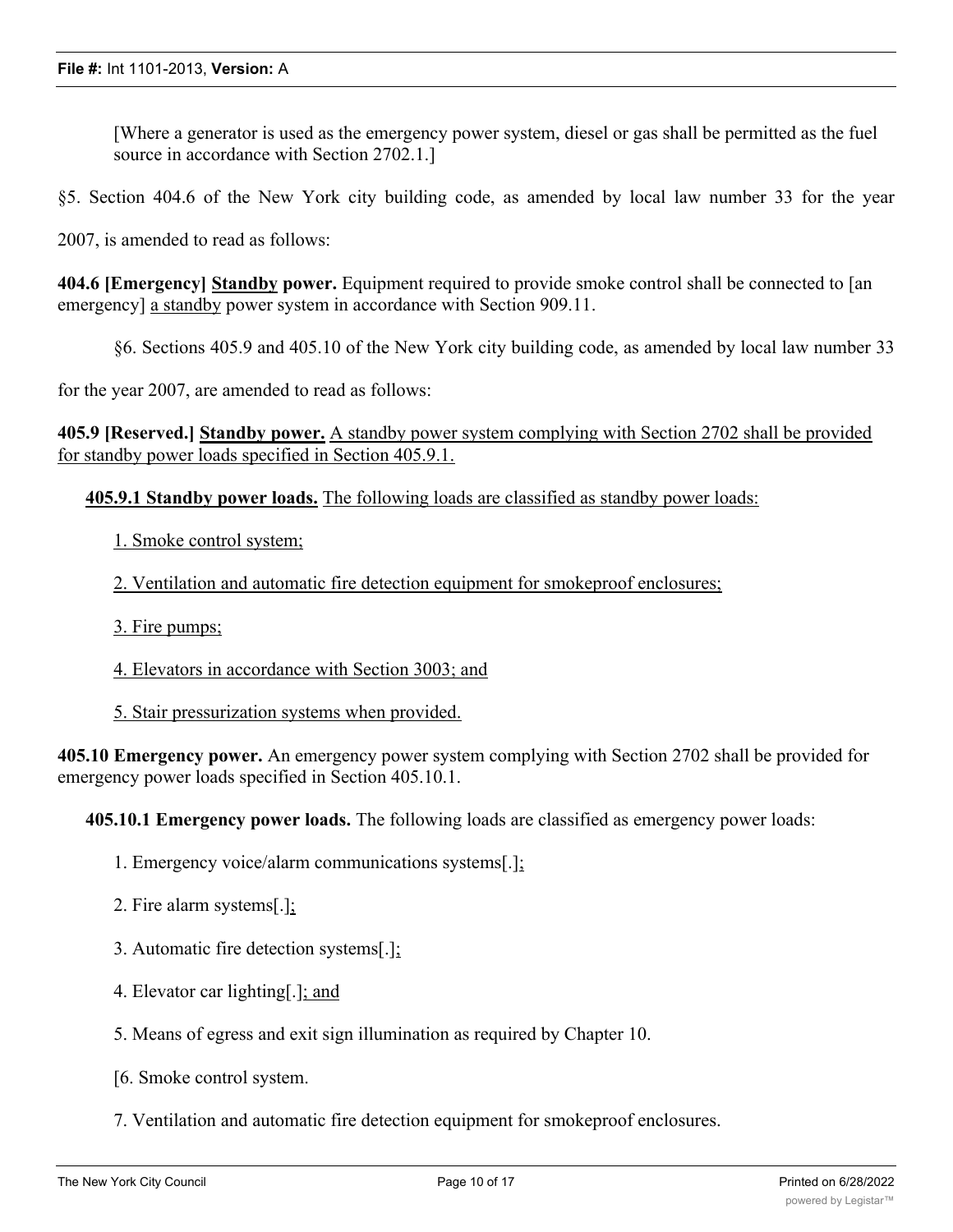- 8. Fire pumps.
- 9. Elevators in accordance with Section 3003.
- 10. Stair pressurization systems when provided.]
- §7. Section 414.5.4 of the New York city building code, as amended by local law number 33 for the

year 2007, is amended to read as follows:

**414.5.4 Emergency or standby power.** Where mechanical ventilation, treatment systems, temperature control, alarm, detection or other electrically operated systems are required, such systems shall be provided with an emergency or standby power system in accordance with the *New York City Electrical Code*.

## **Exceptions:**

1. Storage areas for Class I and II oxidizers.

2. Storage areas for Class III, IV and V organic peroxides.

3. [Emergency] Standby power for mechanical ventilation, treatment systems and temperature control systems shall not be required where an approved fail-safe engineered system is installed.

§8. Sections 909.11 and 909.20.6.2 of the New York city building code, as added by local law number

33 for the year 2007, are amended to read as follows:

**909.11 Power systems.** The smoke control system shall be supplied with two sources of power. Primary power shall be from the normal building power systems. Secondary power shall be from [an emergency] a standby power source complying with the *New York City Electrical Code*. The [emergency] standby power source and its transfer switches shall be in a separate room from the normal power transformers and switch gear and shall be enclosed in a room constructed of not less than 1-hour fire-resistance-rated fire barriers ventilated directly to and from the exterior. Power distribution from the two sources shall be by independent routes. Transfer to full [emergency] standby power shall be automatic and within 60 seconds of failure of the primary power. The systems shall comply with the *New York City Electrical Code*.

**909.20.6.2 [Emergency] Standby power.** Mechanical vestibule and stair shaft ventilation systems and automatic fire detection systems shall be powered by [an emergency] a standby power system conforming to Section [403.11] 403.10 and Chapter 27.

§9. Sections 1007.4, 1007.5, and 1008.1.3.3 of the New York city building code, as added by local law

number 33 for the year 2007, are amended to read as follows:

**1007.4 Elevators.** To be considered part of an accessible means of egress, an elevator shall comply with the emergency operation and signaling device requirements of Section 2.27 of ASME A17.1 and Section 1109.6. [Emergency] Standby power shall be provided in accordance with Sections 2702 and 3003. The elevator shall be accessed from either an area of rescue assistance complying with Section 1007.6 or a horizontal exit complying with Section 1021.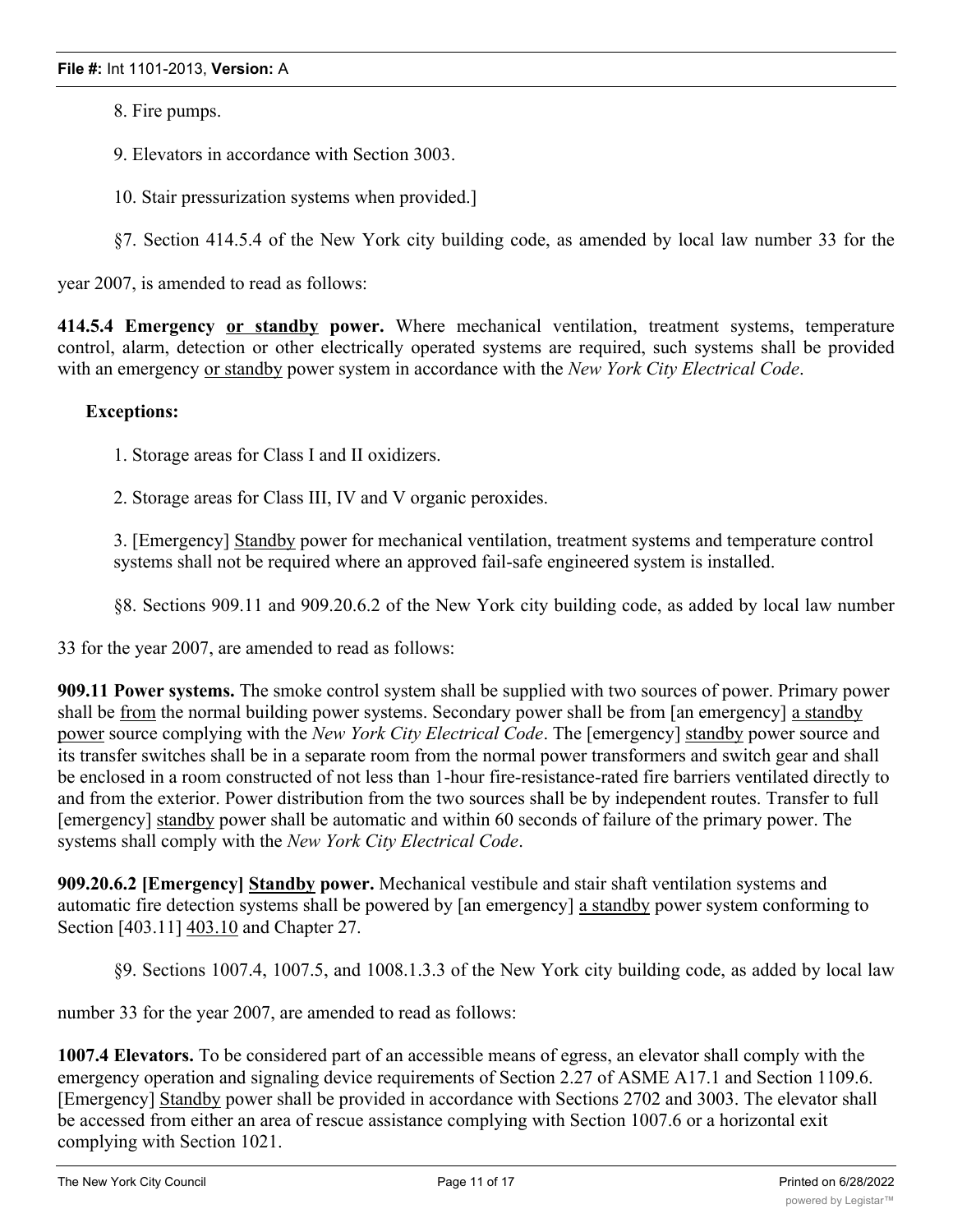# **Exceptions:**

1. Elevators are not required to be accessed from an area of rescue assistance or horizontal exit in open parking garages.

2. Elevators are not required to be accessed from an area of rescue assistance or horizontal exit in buildings and facilities equipped throughout with an automatic sprinkler system installed in accordance with Section 903.3.1.1 or 903.3.1.2.

**1007.5 Platform lifts.** Platform (wheelchair) lifts shall not serve as part of an accessible means of egress, except where allowed as part of a required accessible route in Section 1109.7. Platform lifts shall be installed in accordance with ASME A18.1. [Emergency] Standby power shall be provided in accordance with Section 2702 for platform lifts permitted to serve as part of an accessible means of egress.

**1008.1.3.3 Horizontal sliding doors.** In other than Group H occupancies, horizontal sliding doors permitted to be a component of a means of egress in accordance with Exception 5 to Section 1008.1.2.1 shall comply with all of the following criteria:

1. The doors shall be power operated and shall be capable of being operated manually in the event of power failure.

2. The doors shall be openable by a simple method from both sides without special knowledge or effort.

3. The force required to operate the door shall not exceed 30 pounds (133 N) to set the door in motion and 15 pounds (67 N) to close the door or open it to the minimum required width.

4. The door shall be openable with a force not to exceed 15 pounds (67 N) when a force of 250 pounds (1100 N) is applied perpendicular to the door adjacent to the operating device.

5. The door assembly shall comply with the applicable fire protection rating and, where rated, shall be selfclosing or automatic-closing by smoke detection, shall be installed in accordance with NFPA 80 and shall comply with Section 715.

6. The door assembly shall have an integrated [emergency] standby power supply.

7. The door assembly power supply shall be electrically supervised.

8. The door shall open to the minimum required width within 10 seconds after activation of the operating device.

§10. Section 1707.7 of the New York city building code, as added by local law number 33 for the year

2007, is amended to read as follows:

**1707.7 Mechanical and electrical components.** Periodic special inspection is required during the anchorage of electrical equipment for emergency or standby power systems in structures assigned to Seismic Design Category C[,] or D. Periodic special inspection is required during the installation of piping systems intended to carry flammable, combustible or highly toxic contents and their associated mechanical units in structures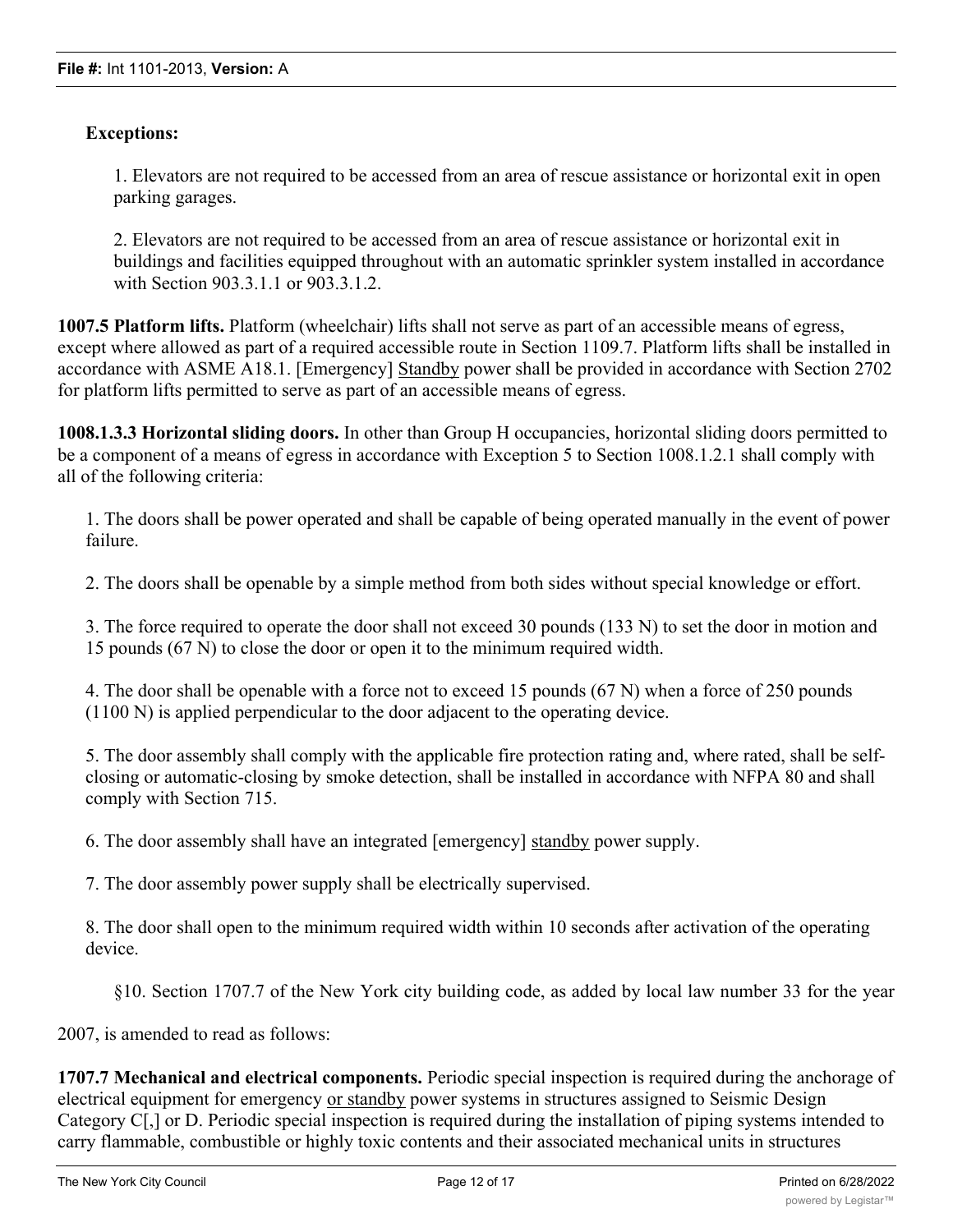assigned to Seismic Design Category C[,] or D. Periodic special inspection is required during the installation of HVAC ductwork that will contain hazardous materials in structures assigned to Seismic Design Category C[,] or D.

§11. Section BC 2702 of the New York city building code, as added by local law number 33 for the year

2007, is amended to read as follows:

# **SECTION BC 2702 EMERGENCYAND STANDBY POWER SYSTEMS**

**2702.1 Installation.** Emergency and standby power systems shall be installed in accordance with the *New York City Electrical Code*, NFPA 110 and NFPA 111[, and]. Systems relying on fuel supplies shall have an onpremises fuel supply sufficient for not less than 6-hour full-demand operation of the system. However, [for R-2 occupancies required to provide emergency power systems pursuant to the provisions of Section 403.11.2, and for voluntarily installed emergency power systems,] natural gas from the public utility street main shall be permitted as the sole fuel supply for (i) emergency power systems serving R-2 occupancies and (ii) standby power systems, provided that an outside gas cut-off valve separate from other gas services is installed in accordance with Section E.6 of Appendix E of the *New York City Fuel Gas Code*.

**2702.1.1 Stationary generators.** Emergency and standby power generators shall be listed in accordance with UL 2200.

**2702.1.2 Capacity.** The emergency and standby power [system] systems shall have [a] capacity and [rating] ratings that [supplies] supply all equipment required to be operational at the same time.

**2702.2 Where required.** Emergency and standby power systems shall be provided where required by this section.

**2702.2.1 Group A occupancies.** Emergency power shall be provided for voice/alarm communication systems in Group A occupancies in accordance with Section 907.2.1.2.

**2702.2.2 Smoke control systems.** [Emergency] Standby power shall be provided for smoke control systems in accordance with Section 909.11.

**2702.2.3 Exit signs.** Emergency power shall be provided for exit signs in accordance with Section 1011.5.3.

**2702.2.4 Means of egress illumination.** Emergency power shall be provided for means of egress illumination in accordance with Section 1006.3.

**2702.2.5 Accessible means of egress elevators.** [Emergency] Standby power shall be provided for elevators that are part of an accessible means of egress in accordance with Section 1007.4.

**2702.2.6 Horizontal sliding doors. [**Emergency] Standby power shall be provided for horizontal sliding doors in accordance with Section 1008.1.3.3.

**2702.2.7 Semiconductor fabrication facilities.** Emergency power shall be provided for semiconductor fabrication facilities in accordance with Section 415.9.10.

**2702.2.8 Membrane structures.** [Emergency] Standby power shall be provided for auxiliary inflation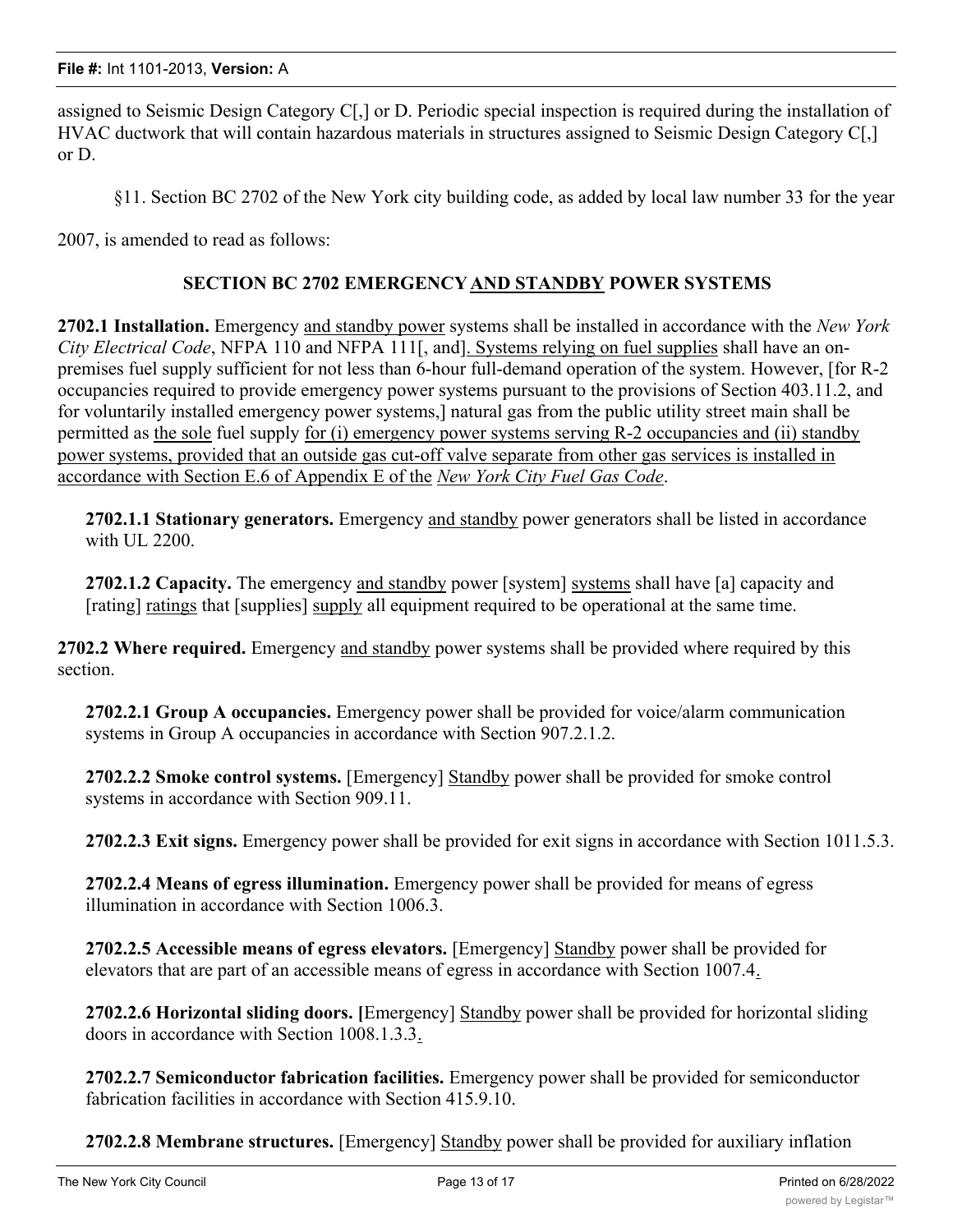systems in accordance with Section 3102.8.2. Emergency power shall be provided for exit signs in tents and membrane structures.

**2702.2.9 Hazardous materials.** Emergency or standby power shall be provided in occupancies with hazardous materials in accordance with Section 414.5.4 and the *New York City Fire Code*.

**2702.2.10 Highly toxic and toxic materials.** Emergency power shall be provided for occupancies with highly toxic or toxic materials in accordance with the *New York City Fire Code*.

**2702.2.11 Organic peroxides.** [Emergency] Standby power shall be provided for occupancies with organic peroxides in accordance with the *New York City Fire Code*.

**2702.2.12 Pyrophoric materials.** Emergency power shall be provided for occupancies with silane gas in accordance with the *New York City Fire Code*.

**2702.2.13 Covered mall buildings.** [Emergency] Standby power shall be provided for voice/alarm communication systems in covered mall buildings in accordance with Section 402.12.

**2702.2.14 High-rise buildings.** Emergency and standby power shall be provided in high-rise buildings in accordance with [Section] Sections 403.10 and 403.11.

**2702.2.15 Underground buildings.** Emergency and standby power shall be provided in underground buildings in accordance with [Section] Sections 405.9 and 405.10.

**2702.2.16 Group I-3 occupancies.** Emergency power shall be provided for doors in Group I-3 occupancies in accordance with Section 408.4.2.

# **2702.2.17 Reserved.**

**2702.2.18 Elevators.** [Emergency] Standby power for elevators, including elevators provided to accommodate ambulance stretchers pursuant to Section 3002.4, shall be provided as set forth in Section  $3003.1.$ 

**2702.2.19 Smokeproof enclosures and pressurized elevator shaft.** [Emergency] Standby power shall be provided for smoke-proof enclosures as required by Section 909.20 and for pressurized elevator shafts provided in accordance with Item 5 of Section 403.9.1.1.

**2702.2.20 Occupancy Groups B, E and R-1.** [An emergency] Emergency and standby power [system] shall be required in those Group B, E and R-1 occupancies specified in this section:

1. Group B occupancies with occupied floor less than 75 feet (22 860 mm) above the lowest fire department vehicle access having a gross floor area over 15,000 square feet (1393.6 m<sup>2</sup>) per floor or a total gross floor area of  $100,000$  square feet (9290.3 m<sup>2</sup>) or more.

2. Group E occupancies with occupied floor less than 75 feet (22 860 mm) above the lowest level of fire department vehicle access having a gross floor area over  $15,000$  square feet  $(1[,]393.6 \text{ m}^2$ ) per floor or a total gross floor area of  $100,000$  square feet  $(9$ [,]  $290.3 \text{ m}^2)$  or more.

3. All Group R-1 occupancies.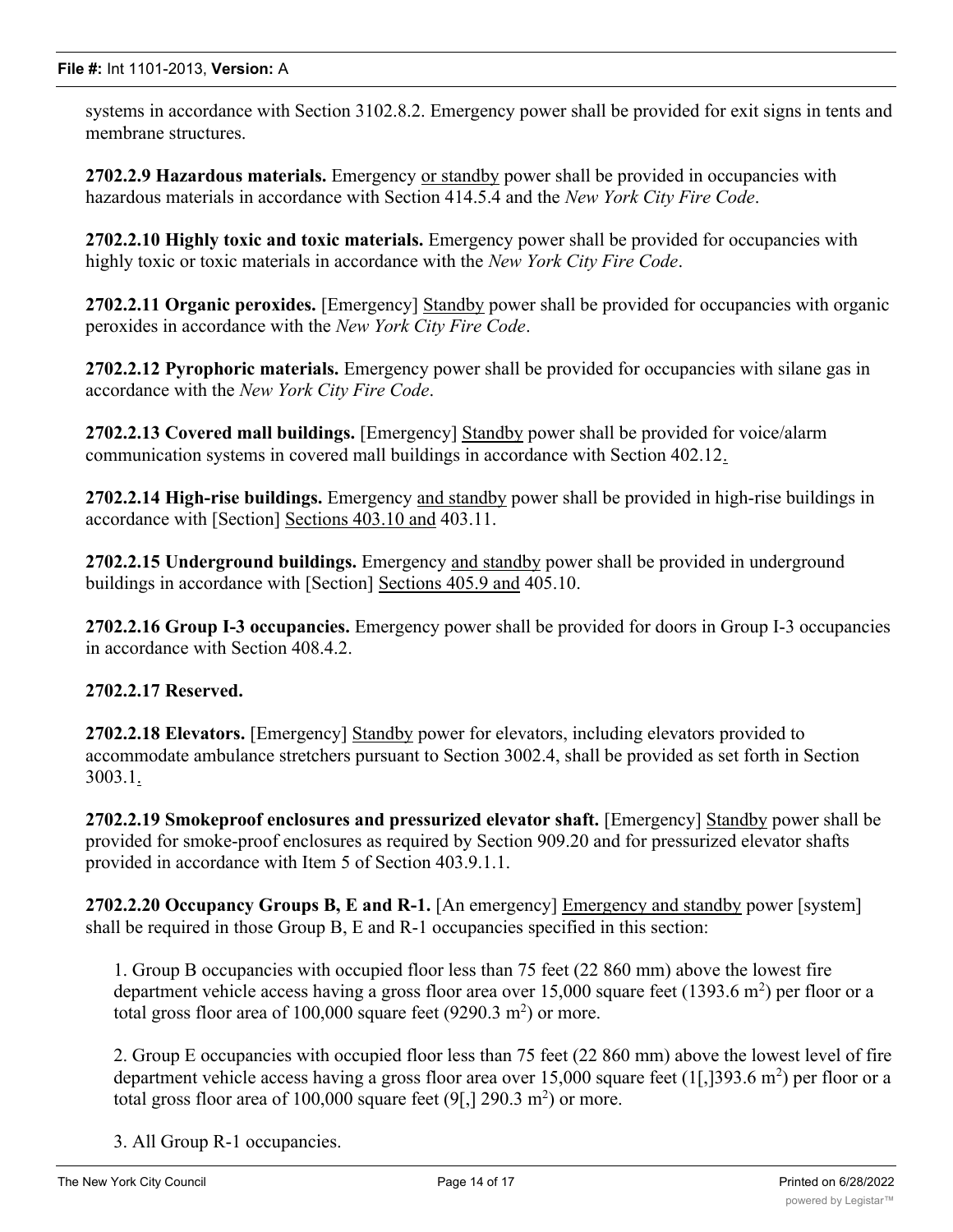**2702.2.20.1 Equipment requiring emergency power system.** With respect to such [occupancy] Occupancy Groups B, E and R-1, the following equipment, where such equipment is required by this code, shall be provided with an emergency power system:

1. Exit signs and means of egress illumination required by Chapter 10;

- 2. Elevator car lighting;
- 3. Emergency voice/alarm communications systems;
- 4. Automatic fire detection systems;
- 5. Fire alarm systems; and
- 6. Electrically powered fire pumps[;
- 7. Ventilating systems used for smoke venting or control;
- 8. Stair pressurization; and

9. At least three elevators in a building at one time with manual transfer to other elevators as required by Section 3003].

**2702.2.20.2 Equipment requiring standby power system.** With respect to such Occupancy Groups B, E and R-1, the following equipment, where such equipment is required by this code, shall be provided with a standby power system:

- 1. Ventilating systems used for smoke venting or control;
- 2. Stair pressurization; and

3. At least three elevators in a building at one time with manual transfer to other elevators as required by Section 3003.

**2702.3 Maintenance.** Emergency and standby power systems shall be maintained and tested in accordance with the *New York City Fire Code* and *New York City Electrical Code*.

**2702.4 Required loads for optional standby power systems.** In addition to any other loads, optional standby power systems shall be capable of providing power to the following systems upon failure of the normal power supply or the emergency or standby power system:

- 1. Emergency lighting;
- 2. Fire alarm systems; and
- 3. Elevators as follows:
	- 3.1 For Group R-2 occupancies in buildings greater than 125 feet (38 100 mm) in height, at least one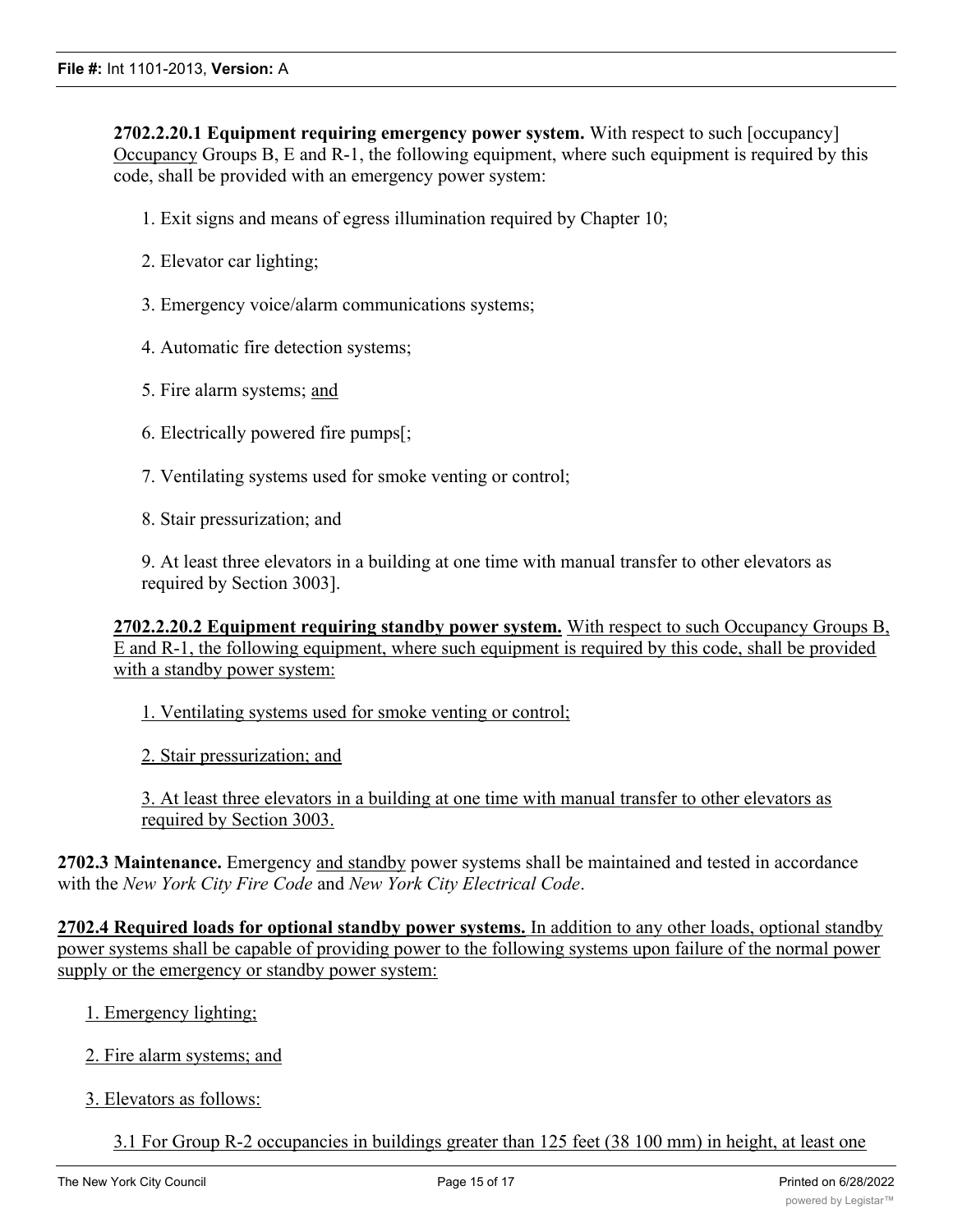elevator serving all floors, or one elevator per bank where different banks serve different portions of the building; or

3.2 For all other buildings having occupied floors located more than 75 feet (22 860 mm) above the lowest level of fire department vehicle access, at least one elevator that serves all floors.

§12. Sections 3003.1, 3003.1.1, 3003.1.2, 3003.1.3, and 3003.1.4 of the New York city building code, as

added by local law number 33 for the year 2007, are amended to read as follows:

**3003.1 [Emergency] Standby power.** In buildings and structures where [emergency] standby power is required or furnished to operate an elevator, the operation shall be in accordance with Sections 3003.1.1 through 3003.1.4.

**3003.1.1 Manual transfer.** [Emergency] Standby power shall be manually transferable to all elevators in each bank.

**3003.1.2 One elevator.** Where only one elevator is installed, the elevator shall automatically transfer to [emergency] standby power within 60 seconds after failure of normal power.

**3003.1.3 Two or more elevators.** Where two or more elevators are controlled by a common operating system, all elevators shall automatically transfer to [emergency] standby power within 60 seconds after failure of normal power where the [emergency] standby power source is of sufficient capacity to operate all elevators at the same time. Where the [emergency] standby power source is not of sufficient capacity to operate all elevators at the same time, all elevators shall transfer to [emergency] standby power in sequence, return to the designated landing and disconnect from the [emergency] standby power source. After all elevators have been returned to the designated level, at least three elevators shall remain operable from the [emergency] standby power source.

**3003.1.4 Venting.** Where [emergency] standby power is connected to elevators, the machine room ventilation or air conditioning shall be connected to the [emergency] standby power source.

§13. Section 3102.8.2 of the New York city building code, as added by local law number 33 for the year

2007, is amended to read as follows:

**3102.8.2 [Emergency] Standby power**. Wherever an auxiliary inflation system is required, an approved [emergency] standby power-generating system shall be provided. However, notwithstanding Section 2702.1, the [emergency] standby power-generating system shall be equipped with a suitable means for automatically starting the generator set upon failure of the normal electrical service and for automatic transfer and operation of all of the required electrical functions at full power within 60 seconds of such service failure. [Emergency] Standby power shall be capable of operating independently for a minimum of 4 hours.

§14. Section 513.11 of the New York city mechanical code, as added by local law number 33 for the year

2007, is amended to read as follows: